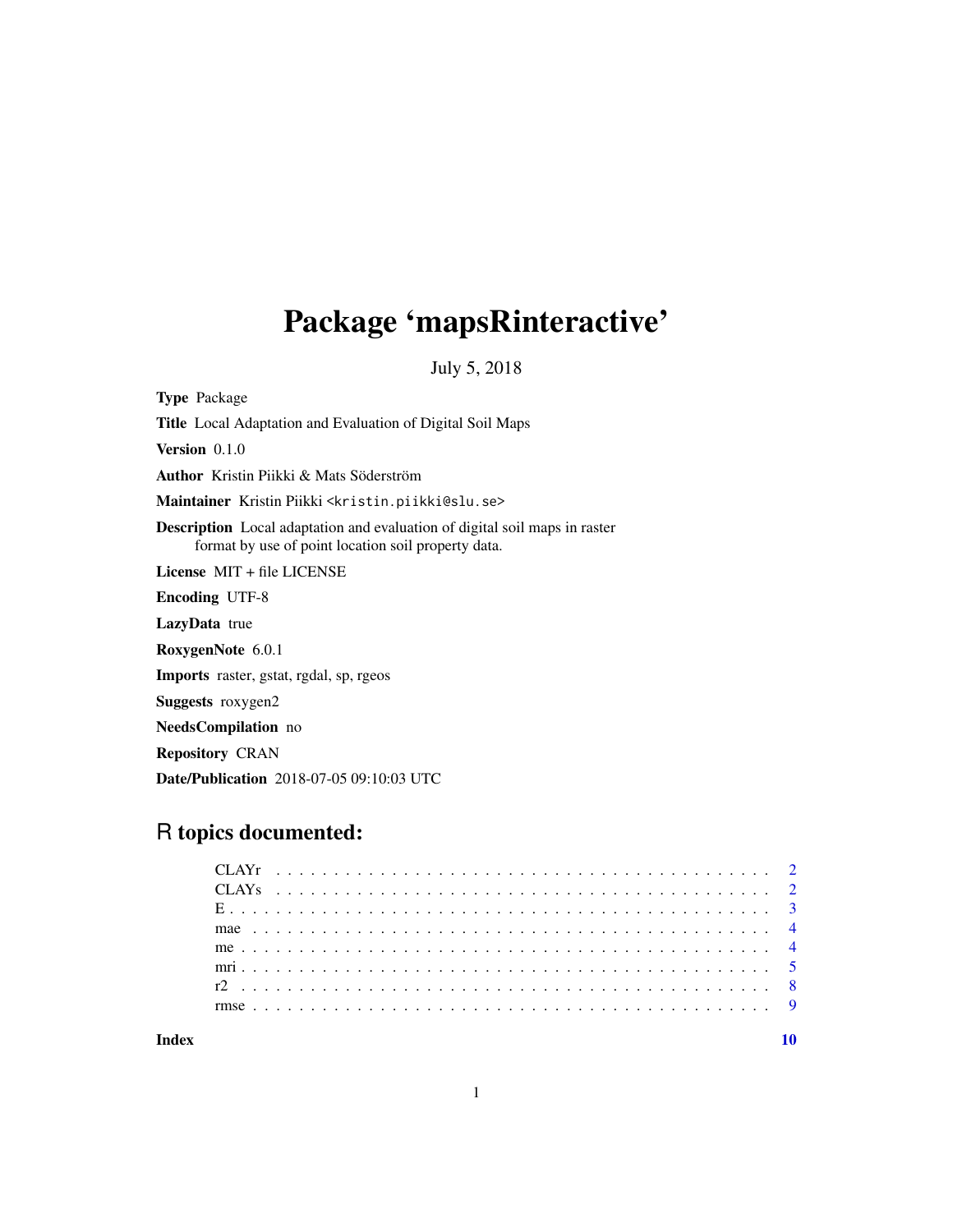<span id="page-1-0"></span>

Excerpt from the Digital Soil Map of Sweden. Projected coordinate system: Sweref99TM (epsg: 3006). Attribute: predicted topsoil (0-20 cm depth) clay content (

#### Usage

data(CLAYr)

#### Format

Raster layer

#### References

Available online: https://www.sgu.se/samhallsplanering/planering-och-markanvandning/markanvandning/jordbrukskog-och-fiske/lerhaltskartan-digital-akermarkskarta/.

CLAYs *SLU farm (Brogarden) soil sample data -topsoil clay content*

#### Description

Projected coordinate system: Sweref99TM (epsg: 3006). Attribute: Lab analyzed topsoil (0-20 cm depth) clay content (

#### Usage

data(CLAYs)

#### Format

SpatialPointsDataFrame

#### References

Piikki, K., Wetterlind, J., Söderström, M., & Stenberg, B. (2015). Three-dimensional digital soil mapping of agricultural fields by integration of multiple proximal sensor data obtained from different sensing methods. Precision agriculture, 16(1), 29-45. https://doi.org/10.1007/s11119-014- 9381-6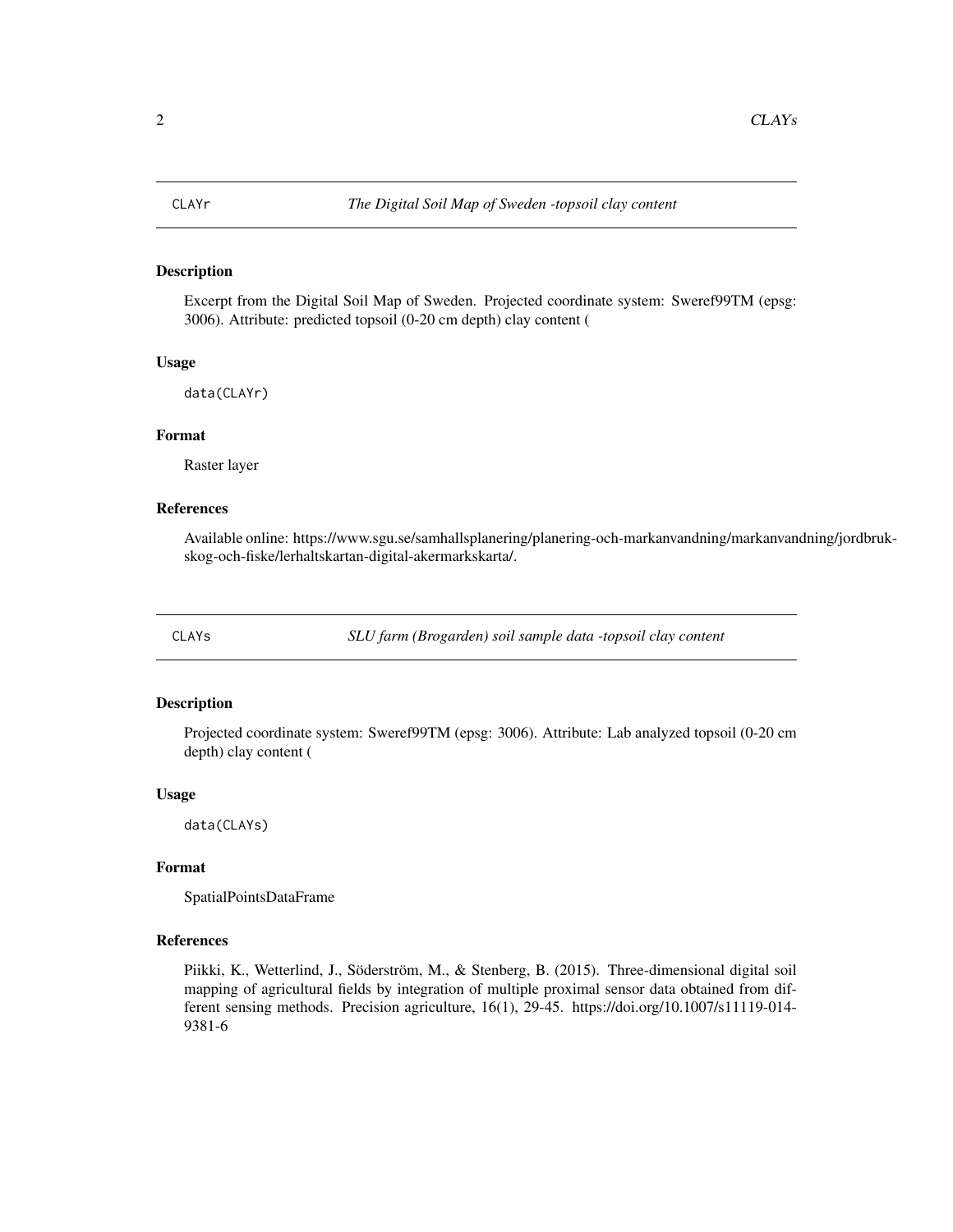Calculates the Nash-Sutcliffe modelling efficiency (E) from observed and predicted values.

#### Usage

E(observed, predicted)

#### Arguments

| observed  | a numeric vector of observed values                                                      |
|-----------|------------------------------------------------------------------------------------------|
| predicted | a numeric vector of predicted values. The length shall be the same as for ob-<br>served. |

#### Details

E = 1 - sum(observed - predicted)/sum(observed - mean (observed))

#### Value

Nash-Sutcliffe modelling efficiency (E) calculated from observed and predicted values.

#### References

Nash, J. E., & Sutcliffe, J. V. (1970). River flow forecasting through conceptual models part I—A discussion of principles. Journal of hydrology, 10(3), 282-290.

#### Examples

```
o < -1:5p<-c(2,2,4,3,5)
E(observed=o, predicted=p)
```
<span id="page-2-0"></span>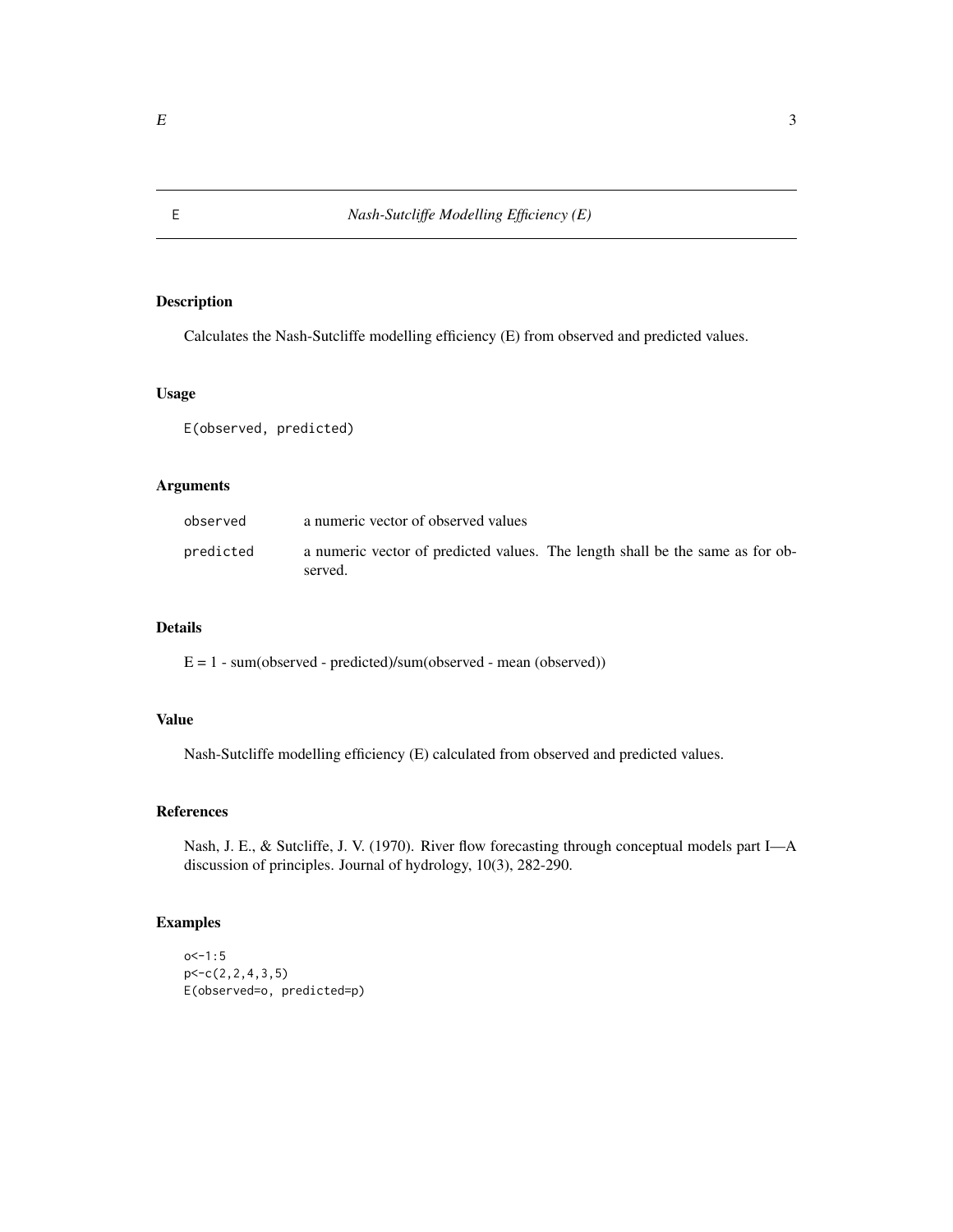<span id="page-3-0"></span>

Calculates the mean absolute error (MAE) from observed and predicted values.

#### Usage

mae(observed, predicted)

#### Arguments

| observed  | a numeric vector of observed values                                                      |
|-----------|------------------------------------------------------------------------------------------|
| predicted | a numeric vector of predicted values. The length shall be the same as for ob-<br>served. |

#### Details

mae = mean(abs(observed - predicted))

#### Value

the mean absolute error (MAE) calculated from the observed and the predicted values.

#### Examples

 $o < -1:5$  $p < -c(2, 2, 4, 3, 5)$ mae(observed=o, predicted=p)

me *Mean Error (ME)*

#### Description

Calculates the mean error (ME) from observed and predicted values.

#### Usage

me(observed, predicted)

#### Arguments

| observed  | a numeric vector of observed values                                                      |
|-----------|------------------------------------------------------------------------------------------|
| predicted | a numeric vector of predicted values. The length shall be the same as for ob-<br>served. |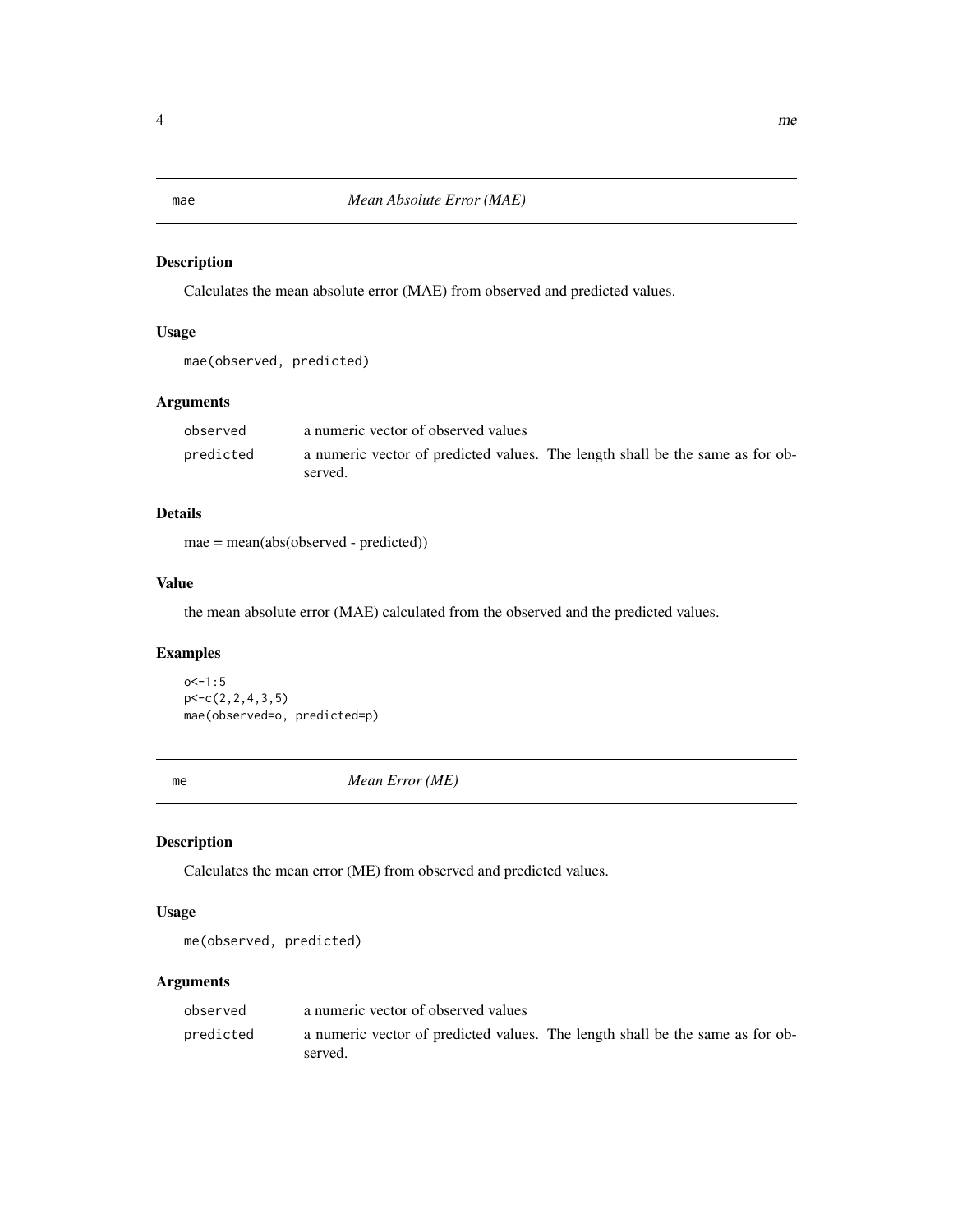<span id="page-4-0"></span>mri 500 km i 190 km i 190 km i 190 km i 190 km i 190 km i 190 km i 190 km i 190 km i 190 km i 190 km i 190 km

#### Details

me = bias = mean(observed - predicted)

#### Value

the mean error (ME) calculated from the observed and the predicted values.

#### Examples

```
o < -1:5p<-c(2,2,4,3,5)
me(observed=o, predicted=p)
```
mri *mri*

#### Description

Local adaptation and evaluation of digital soil maps in raster format by use of point location soil property data.

#### Usage

```
mri(rst.r = NULL, rst.file = NULL, pts.shp = NULL, pts.spdf = NULL,
 pts.df = NULL, pts.txt = NULL, pts.attr = NULL, pts.x = "x",
 pts.y = "y", pts.dec = ".", pts.sep = "\t", area.spdf = NULL,
  area.shp = NULL, epsg, md = "Sph", rg = NULL, ng = 0.1,
 out.folder = NULL, out.prefix = NULL, out.dec = ".", out.sep = "\t",
  rst.res = NULL, rst.data.type = "INT1U", b = NULL)
```
#### Arguments

| rst.r    | raster layer. At least one of the arguments 'rst.r' or 'rst.file' must be specified.                                                                                                                                     |
|----------|--------------------------------------------------------------------------------------------------------------------------------------------------------------------------------------------------------------------------|
| rst.file | Path to raster file (for example .tif). At least one of the arguments 'rst.r' or<br>'rst.file' must be specified.                                                                                                        |
| pts.shp  | Path to point shapefile with observed soil property data. The coordinate system<br>shall be the same as for the raster. At least one of the arguments 'pts.shp',<br>'pts.df', 'pts.txt' or 'pts.spdf' must be specified. |
| pts.spdf | SpatialPointsDataframe The coordinate system shall be the same as for the raster.<br>At least one of the arguments 'pts.shp', 'pts.df', 'pts.txt' or 'pts.spdf' must be<br>specified.                                    |
| pts.df   | Data frame with spatial coordinates (same coordinates as for the raster layer)<br>and attribure data. At least one of the arguments 'pts.shp', pts.df', 'pts.txt' or<br>'pts.spdf' must be specified.                    |
| pts.txt  | Path to text file with spatial coordinates (same coordinates as for the raster layer)<br>and attribure data. At least one of the arguments 'pts.shp', 'pts.df', 'pts.txt' or<br>'pts.spdf' must be specified.            |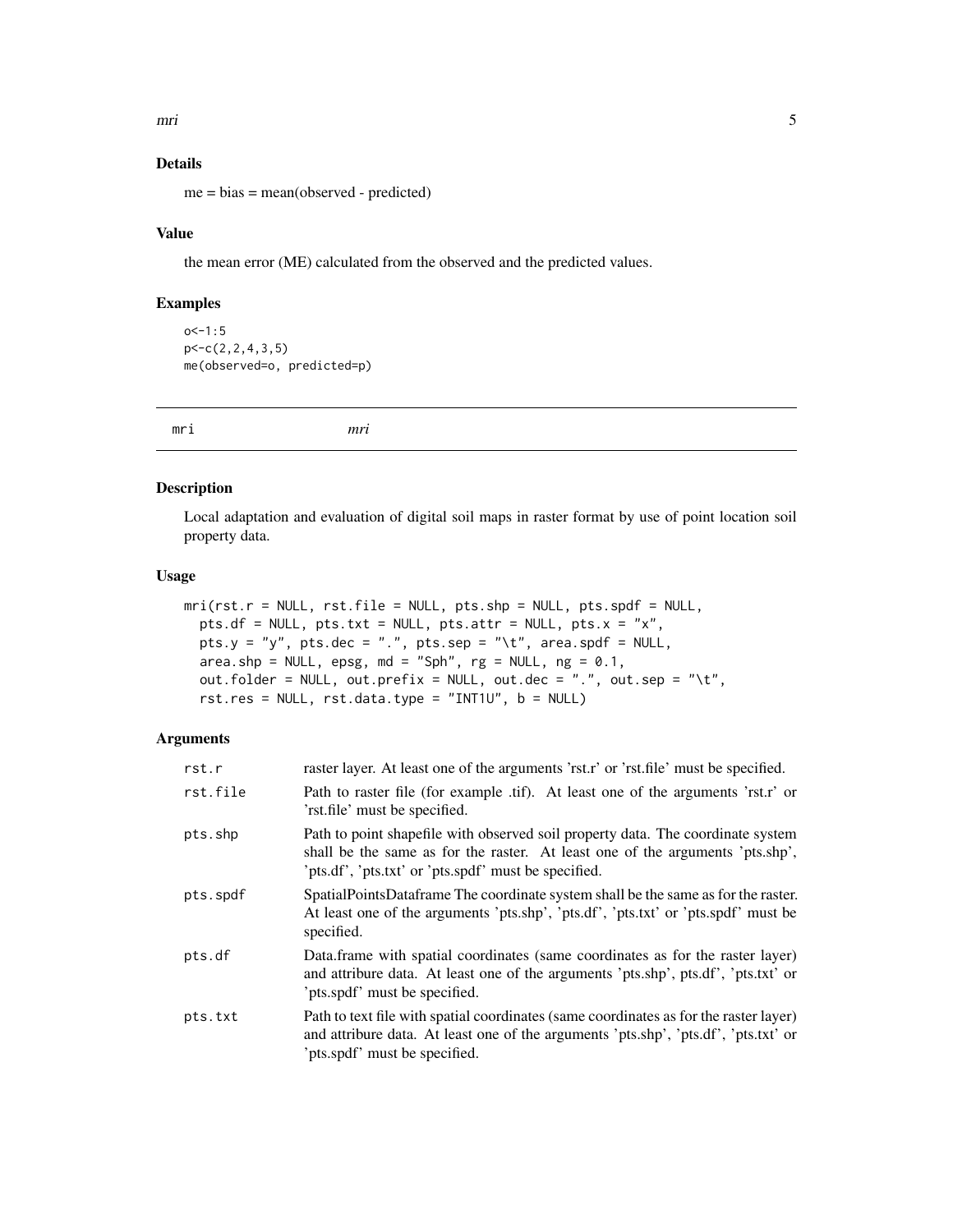| pts.attr      | Name of the attribute column in pts.sp, pts.df or pts.txt. Required. The data<br>must be numerical.                                                                                                                                                                                                                                                                                                                            |
|---------------|--------------------------------------------------------------------------------------------------------------------------------------------------------------------------------------------------------------------------------------------------------------------------------------------------------------------------------------------------------------------------------------------------------------------------------|
| pts.x         | Name of the x coordinate column in pts.df. Requiredif pts.df is specified.                                                                                                                                                                                                                                                                                                                                                     |
| pts.y         | Name of the y coordinate column in pts.df. Requiredif pts.df is specified.                                                                                                                                                                                                                                                                                                                                                     |
| pts.dec       | Decimal delimiter in pts.txt. Default is period.                                                                                                                                                                                                                                                                                                                                                                               |
| pts.sep       | Separation in pts.txt. Default is tab.                                                                                                                                                                                                                                                                                                                                                                                         |
| area.spdf     | SpatialPolygonsDataframe delineating the area to be mapped Optional. The<br>coordinate system shall be the same as for the rasters. If not completely over-<br>lapping, the itersection of x and area will be used.                                                                                                                                                                                                            |
| area.shp      | Path to polygon shapefile delineating the area to be mapped Optional. The coor-<br>dinate system shall be the same as for the rasters. If not ompletely overlapping,<br>the itersection of x and area will be used.                                                                                                                                                                                                            |
| epsg          | Epsg code (numeric) for the orthognonal spatial reference system onto which<br>input data are projected, see e.g. http://spatialreference.org/ref/epsg/                                                                                                                                                                                                                                                                        |
| md            | variogram model type for the stadardized variograms used for ordinary krig-<br>ing interpolation of observed data or residuals. Varigrams are generated by<br>gstat::vgm. Default is "Sph" (spherical model).                                                                                                                                                                                                                  |
| rg            | range of the stadardized variograms used for ordinary kriging interpolation of<br>observed data or residuals. Varigrams are generated by gstat: vgm. If no rg is<br>specified it will be set to half of the square root of the mapping area.                                                                                                                                                                                   |
| ng            | nugget of the stadardized variograms used for ordinary kriging interpolation of<br>observed data or residuals. Varigrams are generated by gstat: vgm. Default is<br>"Sph" (spherical model). The nugget is expressed as a fraction of the sill. An<br>$ng = 0.1$ means that the nugget is 10 the sill. The sill is by default equal to the<br>variace of the data to be krigied (i.e the point observations or the residuals). |
| out.folder    | Output folder (path) to which the output files shall be exported. Optional. Data<br>will only be exported if an out_folder path is defined.                                                                                                                                                                                                                                                                                    |
| out.prefix    | Prefix (character) for the output filenames.                                                                                                                                                                                                                                                                                                                                                                                   |
| out.dec       | Decimal delimiter in exported text files. Default is period.                                                                                                                                                                                                                                                                                                                                                                   |
| out.sep       | Separation in pts.txt. Default is tab.                                                                                                                                                                                                                                                                                                                                                                                         |
| rst.res       | Resolution to which the imported raster shall be resampled before adaptation.<br>See raster::dataType for details.                                                                                                                                                                                                                                                                                                             |
| rst.data.type | Data type for exported rasters. Default is 'INT1U'.                                                                                                                                                                                                                                                                                                                                                                            |
| b             | Width of buffer zone around point observations to which the area to be mapped<br>shall be delineated. Default = $1\,000\,000$ in the same unit as for the projected<br>spatial reference system.                                                                                                                                                                                                                               |

#### Details

Maps.R.Interactive is intended for local adaptation and or/evaluation of large extent digital soil maps. A raster map and point location soil property data projected onto the same projected cartesian coordinate systenm are required from the Four maps are (created and) evaluated: the original raster map, a map created solely based on the soil samples data (ordinary kriging using a standardized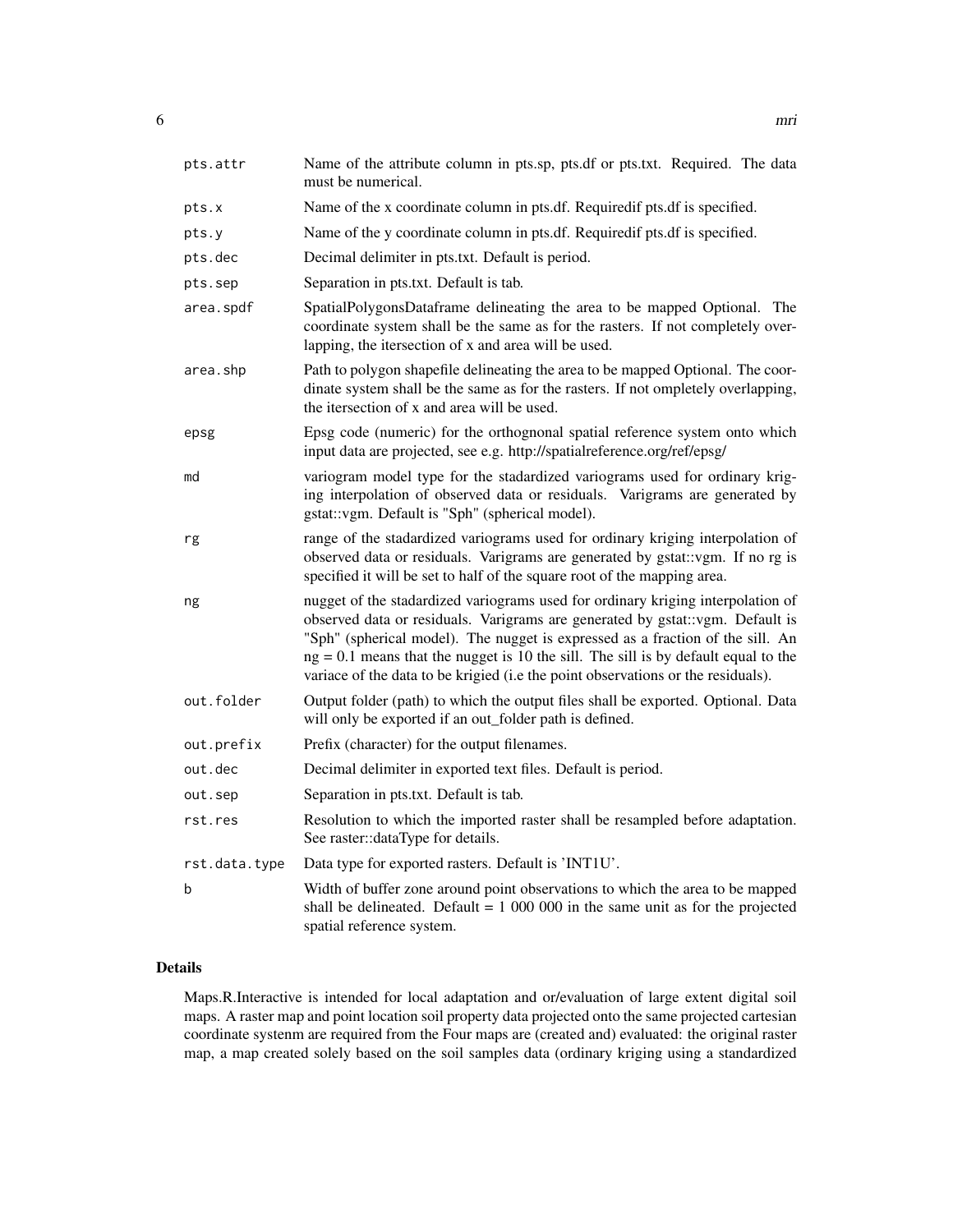variogram), two maps based on a combination of the two (regression kriging and residual kriging, both using standardized variograms). The maps are evaluated by leave-one-out cross validation and a number of evaluation measures are computed: the Nash-Sutcliffe modelling efficiency (E), the mean absolute error (MAE; Janssen & Heuberger, 1995), the coefficient of determination of a linear regression between predicted and measured values (r2). Maps.R.Interactive was used by Piikki et al.(2017) and Nijbroek et al. (2018) (before it was made available as an R package). More details can be found in these publications. It is also implemented in the open Swedish web application for precision agriculture markdata.se.

#### Value

A list with:

1) 'all\_maps.r' a raster stack with the original raster map ('map'), the map, created by ordinary kriging of observed data ('ordkrig'), by residual kriging ('reskrig') and by regression kriging ('regkrig').

2) 'mapped.area.sp' a SpatialPolygonsDataFrame with a polygon delineating the mapped area. The mapped area is the intersection between the original raster map, the input area polygon ('area.sp') and the buffered (1.5\*max dist between one point and its neares neighbour) point locations. adapted map and a map created by ordinary kriging using an standardized variogram, 2) a data.frame with validation sratistics of the three maps.

3) 'used.pts.sp' a SpatialPointsDataFrame with the pints used for mapping, i.e points falling within the mapped area and with no NA values in among the observed values and the values extacted from the original map.

4) 'evaluation' a data.frame with evaluation statistics for the original map and the eave-one out cross validation of the three other mapping methods.

5) 'feedback' a data.frame with feedback on inputted and used data.

#### Author(s)

Kristin Piikki & Mats Söderström , <kristin.piikki@slu.se>

#### References

Nijbroek, R., Piikki, K., Söderström, M., Kempen, B., Turner, K. G., Hengari, S., & Mutua, J. (2018). Soil Organic Carbon Baselines for Land Degradation Neutrality: Map Accuracy and Cost Tradeoffs with Respect to Complexity in Otjozondjupa, Namibia. Sustainability, 10(5), 1610. doi:10.3390/su10051610

Piikki, K.,Söderström, M., Stadig, H. 2017. Local adaptation of a national digital soil map for use in precision agriculture. Adv. Anim. Biosci. 8, 430–432.

Janssen, P.H.M.; Heuberger, P.S.C.1995. Calibration of process-oriented models. Ecol. Model., 831, 55–66.

Nash, J.E.; Sutcliffe, J.V. River flow forecasting through conceptual models part I—A discussion of principles. J. Hydrol. 1970, 103, 282–290.

#### Examples

##retrieve example point location data data('CLAYs')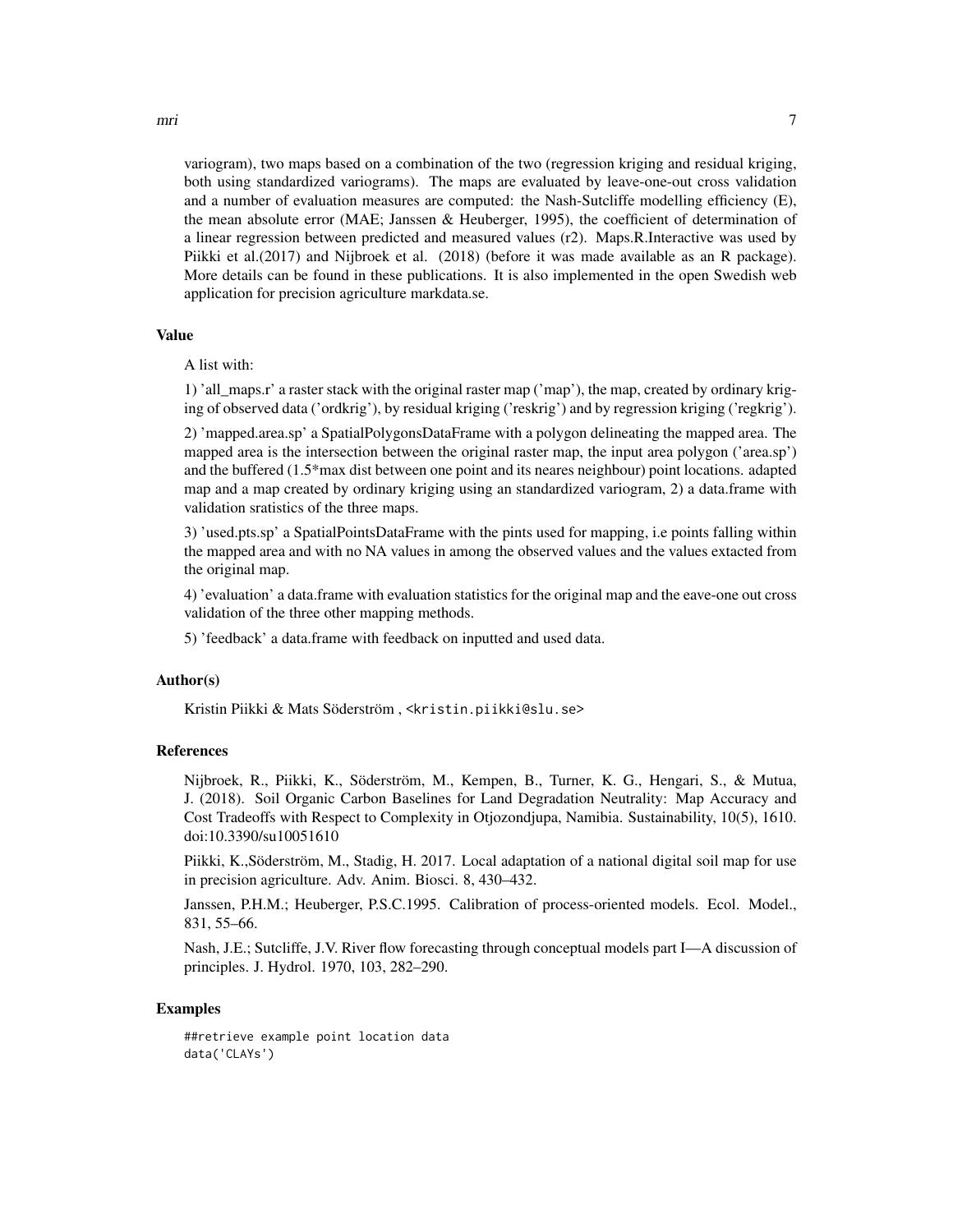```
##create path to example raster dataset
rst.path<- system.file("extdata/CLAYr.tif", package="mapsRinteractive")
##run local adaptation and evaluation
mri.out<-mri(
rst.file = rst.path,
 pts.df = CLAYs,
 pts.attr ='clay_percent',
 pts.x= 'POINT_X',
pts.y= 'POINT_Y',
 epsg = 3006
 )
##check evaluation metasures
print(mri.out$evaluation)
```
#### r2 *Coefficient of Determination (r2)*

#### Description

Calculates the coefficient of determination (r2) for a linear regression model between predicted values and observed values.

#### Usage

r2(observed, predicted)

#### Arguments

| observed  | a numeric vector of observed values                                                      |
|-----------|------------------------------------------------------------------------------------------|
| predicted | a numeric vector of predicted values. The length shall be the same as for ob-<br>served. |

#### Value

Coefficient of determination (r2) for a linear regression model between predicted values and observed values.

#### Examples

```
o<-1:5p < -c(2, 2, 4, 3, 5)r2(observed=o, predicted=p)
```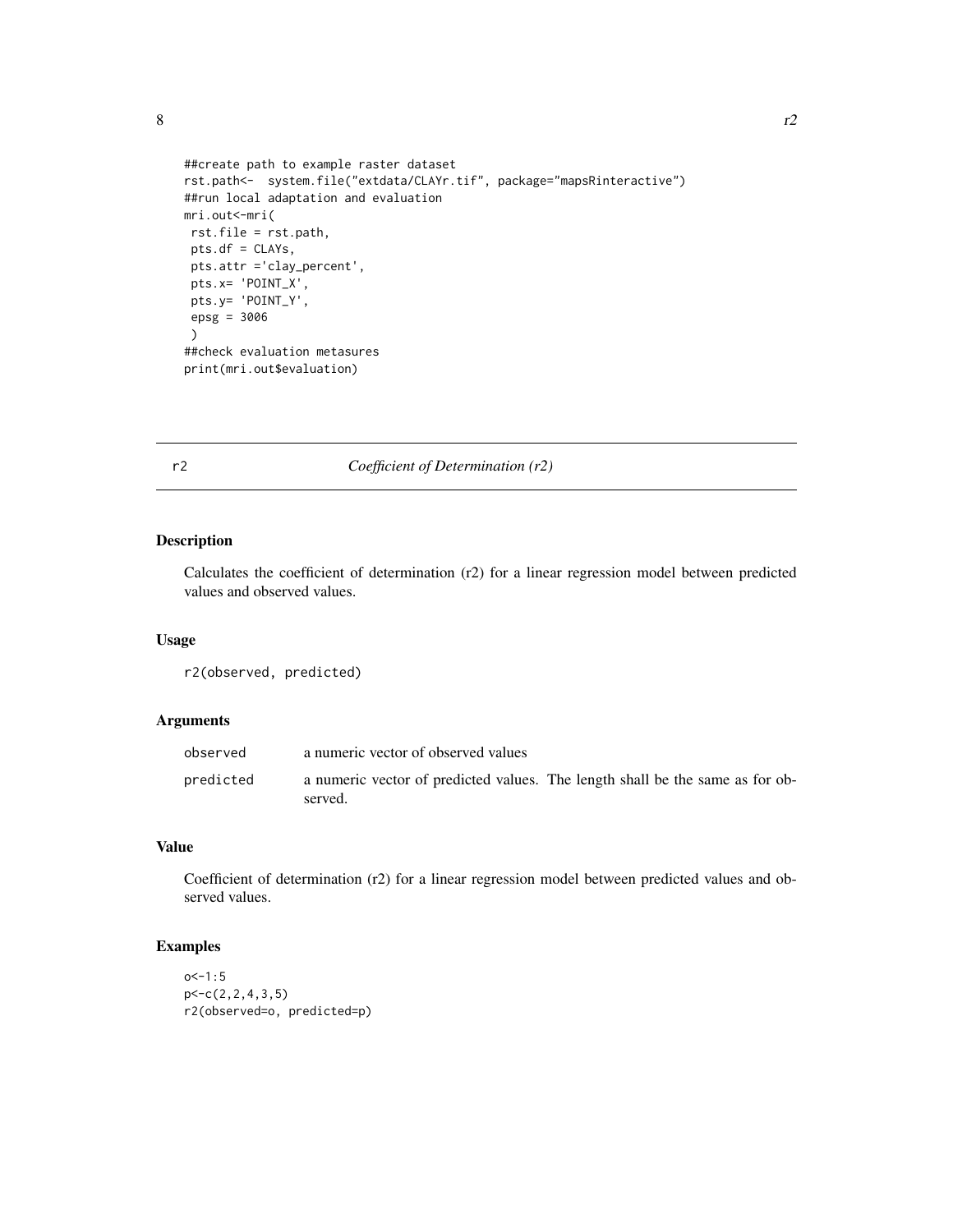<span id="page-8-0"></span>

Calculates the root mean square error (RMSE) from observed and predicted values.

#### Usage

rmse(observed, predicted)

#### Arguments

| observed  | a numeric vector of observed values                                                      |
|-----------|------------------------------------------------------------------------------------------|
| predicted | a numeric vector of predicted values. The length shall be the same as for ob-<br>served. |

#### Details

rmse = sqrt(mean((observed - predicted)^2))

#### Value

the root mean square err or (RMSE) calculated from the observed and the predicted values.

#### Examples

```
o < -1:5p<-c(2,2,4,3,5)
rmse(observed=o, predicted=p)
```